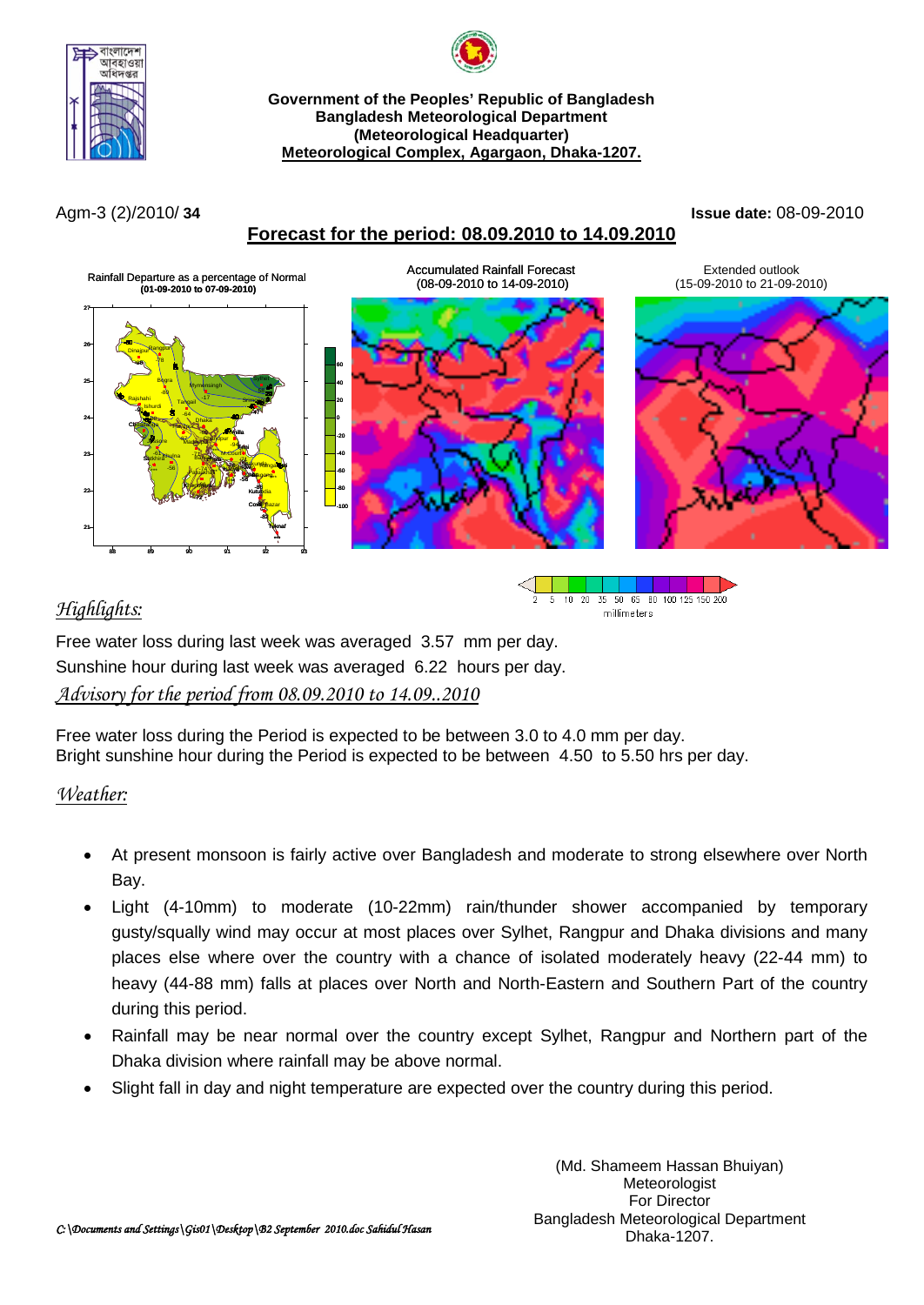### **Bengali Version**

### **Forecast for the period: 08.09.2010 to 14.09.2010**



10 20 35 50 65 80 100 125 150 200

millimeters

 $5\,$ 

# cůwb ^ewkó¨ mgnt-

MZ mßv‡n ev®úxfe‡bi ^wbK Mo 3.57 wgtwgt wQj | MZ mßv‡n mhfKiY Kv‡ji ‰vbK Mo 6.22 N›Uv wQj |

# ceffimt- 08-09-2010 Lt t\_tK 14-09-2010 Lt ch<sup>®</sup>ł

G mgtg ev®úxfetbi  $\hat{\ }$  wbK Mo gvb 3.0 wgtwgt †  $\frac{1}{2}K$  4.0 wgtwgt vK $\frac{1}{2}Z$  cv $\frac{1}{2}$ i G mgta mh $\mathbb K$ iYKvti i `wbK Mo gvb 4.50 N>Uv †  $\mathbb K$  5.50 N>Uv vK $\mathbb K$ Z cvtil

# Avenvi qvt-

- eZ@ytb evsjyt`tki Dci †gŠmgx evqycëvn tgyUvgyU mwµq Ges DËi et½vcmvMti gySvix ‡ tK kw<sup>3</sup>kvjx itgtQ|
- G mßutn wmti U, iscyi I XvKv wefu‡Mi AwaKvsk ~utb Ges †`tki Ab¨Î AtbK ~utb `qKv A\_ev Stov nvl qumn nvj Kv  $(4-10$  wgtwgt) †  $\ddagger$ K gvSvix (10-22 wgtwgt) ai $\ddagger$ Yi ewó / eR<sup>a</sup> ewó n $\ddagger$ Z cv $\ddagger$ i| †mB mv $\ddagger$   $\ddagger$  $\ddagger$ ki DËi, DËi ce $\Re$ k I `w¶Yv‡ji `@̃GK¯¢tb wew¶ßfv‡e gvSvix ai‡Yi fvix (22–44 wgtwgt) †\_‡K fvix (44–88 wgtwgt) el\$Yi m¤¢ebv i‡q‡Q|
- G mg‡q wm‡jU, iscyi I XvKv wefy‡Mi DËivsk e¨ZxZ mviv‡`‡k cÖg ¯^fweK ewócvZ Ges H mKj ¯'y‡b ¯^fwe‡Ki  $|P \nuparrow q|$  tewk ewócvZ nl qvi m¤ $\text{Re}$ bv i $|q \nuparrow Q|$
- mviv‡`‡k w`b Ges iv‡Zi ZvcgvÎv mvgvb¨ n«vm †c‡Z cv‡i|

(tgvt kvgxg nvmvb fBqv) Avenv<sub>I</sub> qwe cwiPvj‡Ki c‡¶ evsjv‡`k AvenvIqv Awa`ßi, XvKv-1207|